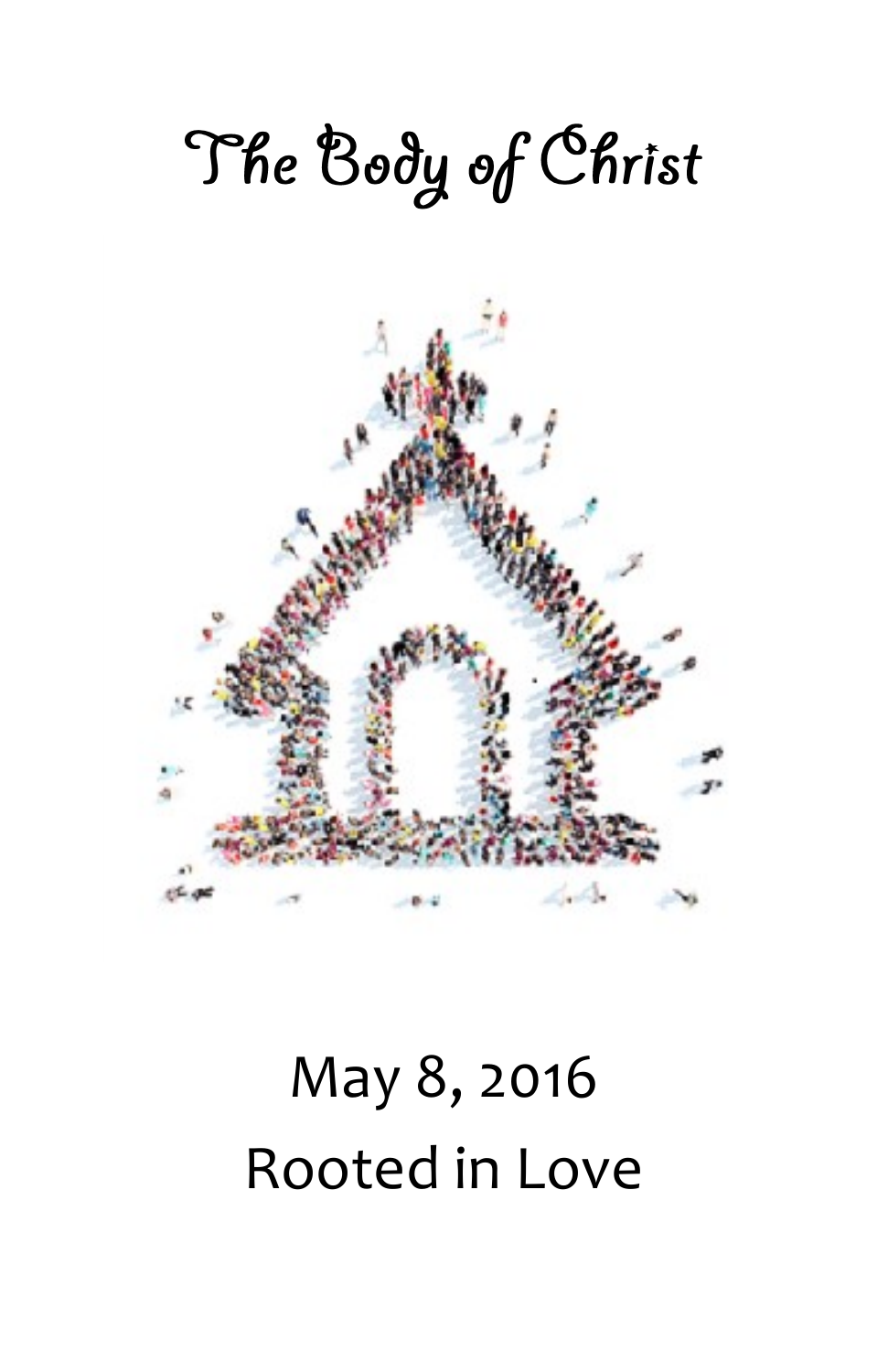Share: Share your Highs + Lows of the day.

### $\sf{Read:}$   $\sf{Read:}$  the following daily readings to deepen your understanding of Sunday's text.

8 Sunday, 1 Corinthians 13:1-13 -- Faith, Hope, and Love

FAITH

9 Monday,1 Corinthians 8:1-13 – Actions for the Neighbor

10 Tuesday, 1 Corinthian 9:19-23 – Freedom for the Other

11 Wednesday, 1 Corinthians 9:24-27 – Imperishable Wreath

12Thursday, 1 Corinthians 10:23 – 11:1 – Do All To the Glory of God

13 Friday, 1 Corinthians 11:23- 26 – Institution of the Lord's Supper

14 Saturday, 1 Corinthians 11:17 -22, 27- 33 – Abuses of the Lord's Supper

## $T$ a $\mathsf{K:}\,$  Study the reading and consider the background.

*Love is patient; love is kind; love is not envious or boastful or arrogant or rude. It does not insist on its own way; it is not irritable or resentful; it does not rejoice in wrongdoing, but rejoices in the truth. It bears all things, believes all things, hopes all things, endures all things.*  **1 Corinthians 13:4-7**

Love is the glue that binds humanity together. It is a living, breathing thing that gives life to those who hold it within themselves and give it away. Today's reading describes clearly how love operates and thrives in this world.

How does love shape you? Who do you love? Who loves you? Who is hard to love? What could you do to make it easier to love those who are harder to love? What are your spiritual gifts? Who has spiritual gifts that complement yours?

How can you do more together than you could do by yourself?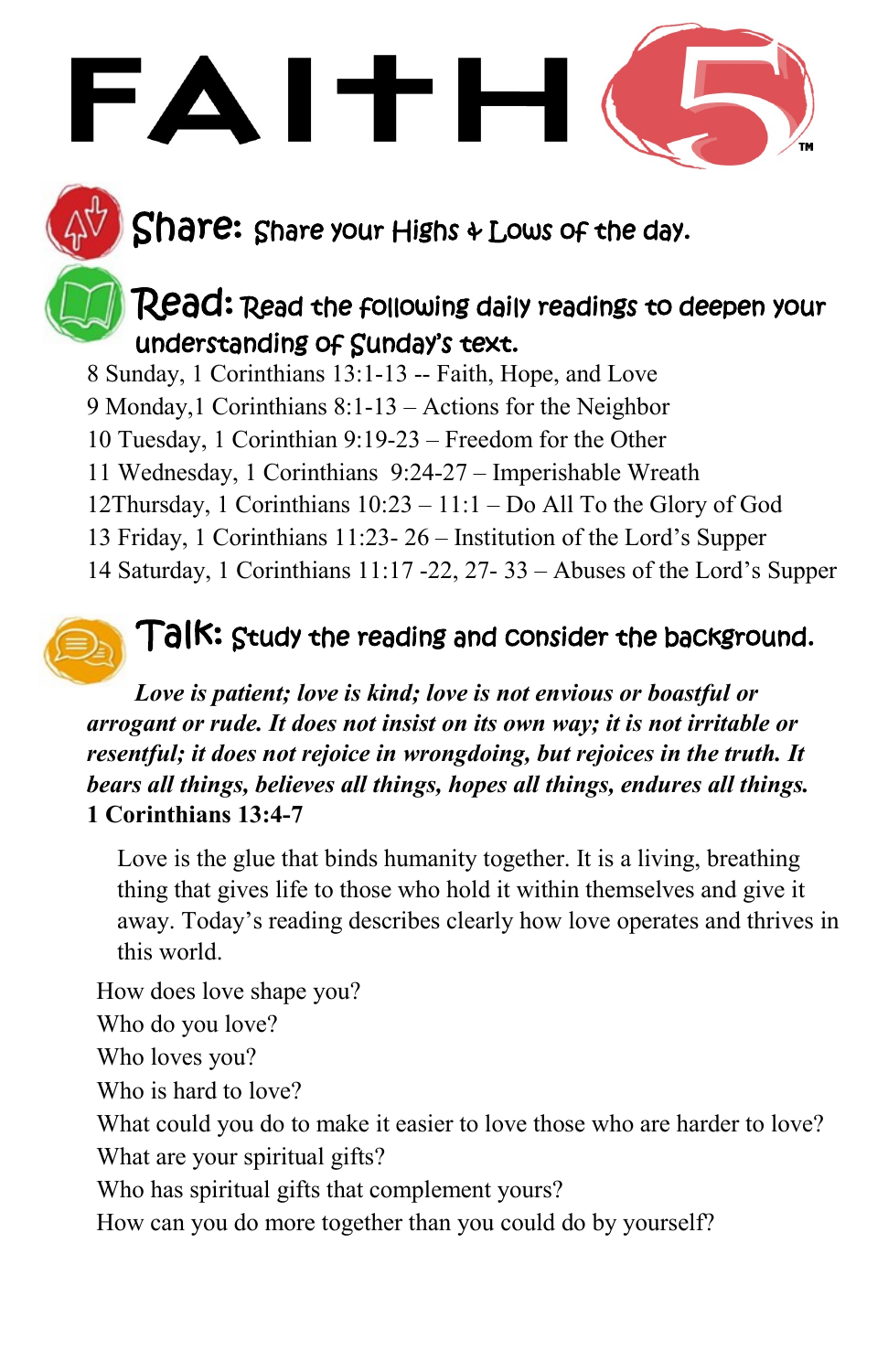

#### $\mathsf{Pra}\textsf{y:}$  Pray for your Highs  $\ast$  Lows, for yourself, for your family, and for the world. You can use this prayer or make your own.

Loving God, your love can transform any dark thing into light. Help us to love as you love, with patience, kindness, selflessness, and joy. Amen.

Prayer Concerns to take home for this week:



- You are a blessed and loved child of God, marked by the cross of Christ forever.
- Jesus loves you and so do I.
- \* May God fill you abundantly with spiritual gifts. Amen.

By acting on what we learn, we are blessed to be a blessing. Consider the following activity this week.

Find someone with complementary gifts. Work together do accomplish a project you would have trouble accomplishing on your own – a food drive at your church, a video of your church's outreach programs, visiting the sick or shut-in, etc.